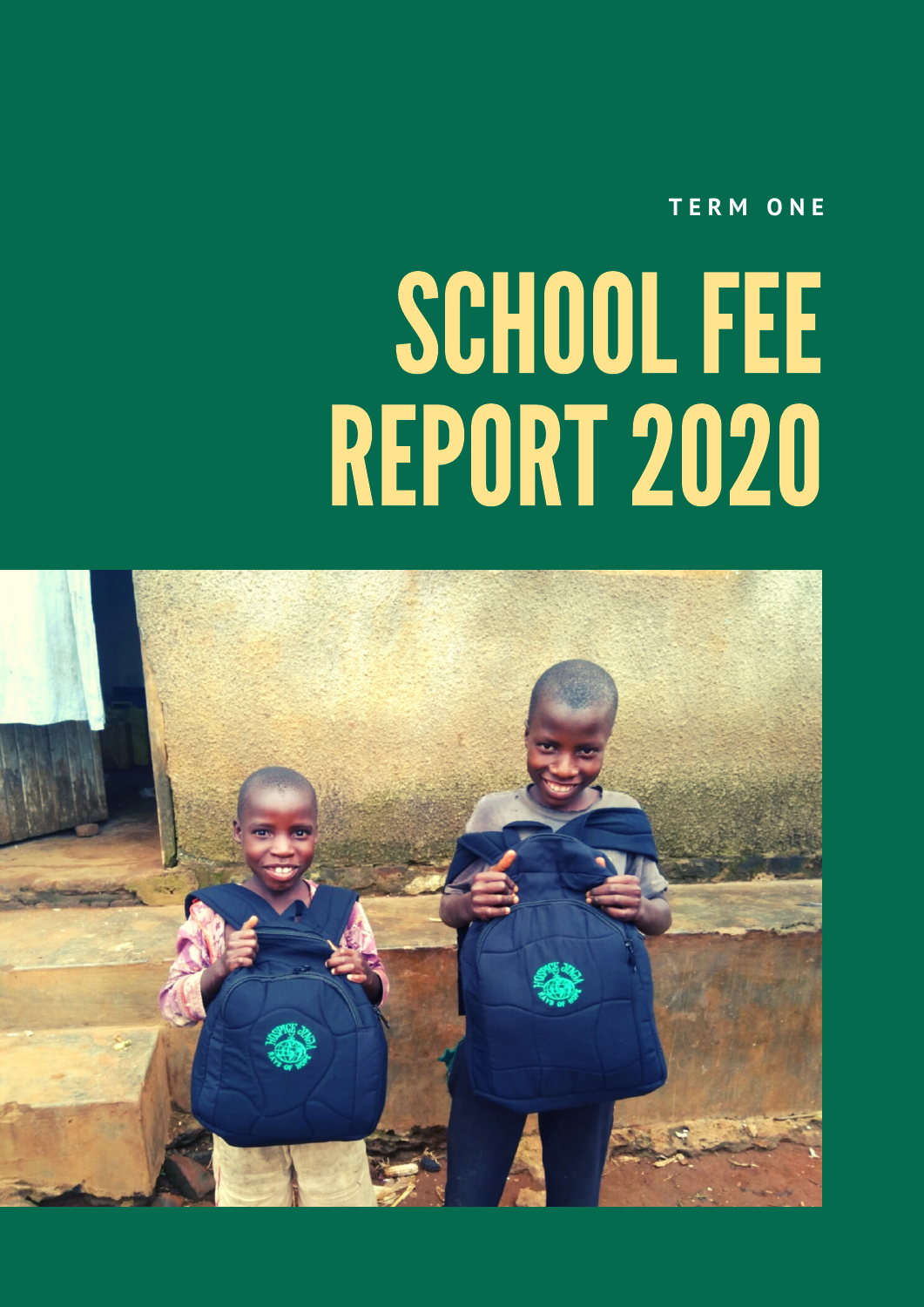

## BACKGROUND

Rays of Hope Hospice Jinja (RHHJ) provides palliative care to patients with life-threatening or life-limiting illness in the Busoga Region.

Friends of Reach Out (FORO) has been a wonderful support to RHHJ, since 2016. FORO has been influential in the development of RHHJ, which has allowed us to expand our social support services significantly and allowed us to offer holistic care to our clients and their families - especially children in our School Fee Programme. Your support has also meant that RHHJ has been able to grow to the level where we can further develop and expand our services, and reach more children in need of care.

We believe that clinical and psychosocial support work hand-in-hand to improve a patient's quality of life. Our School Fees Program plays an essential role in psychosocial care because it provides relief to patients who are unable to send their children to school, due to their extreme poverty, and the financial burden their illnesses place on them and their entire family. In addition to alleviating our patients' worries, the School Fee Programme hopes to break the cycle of poverty by giving children a chance to continue with their education in the face of the other hardships they face.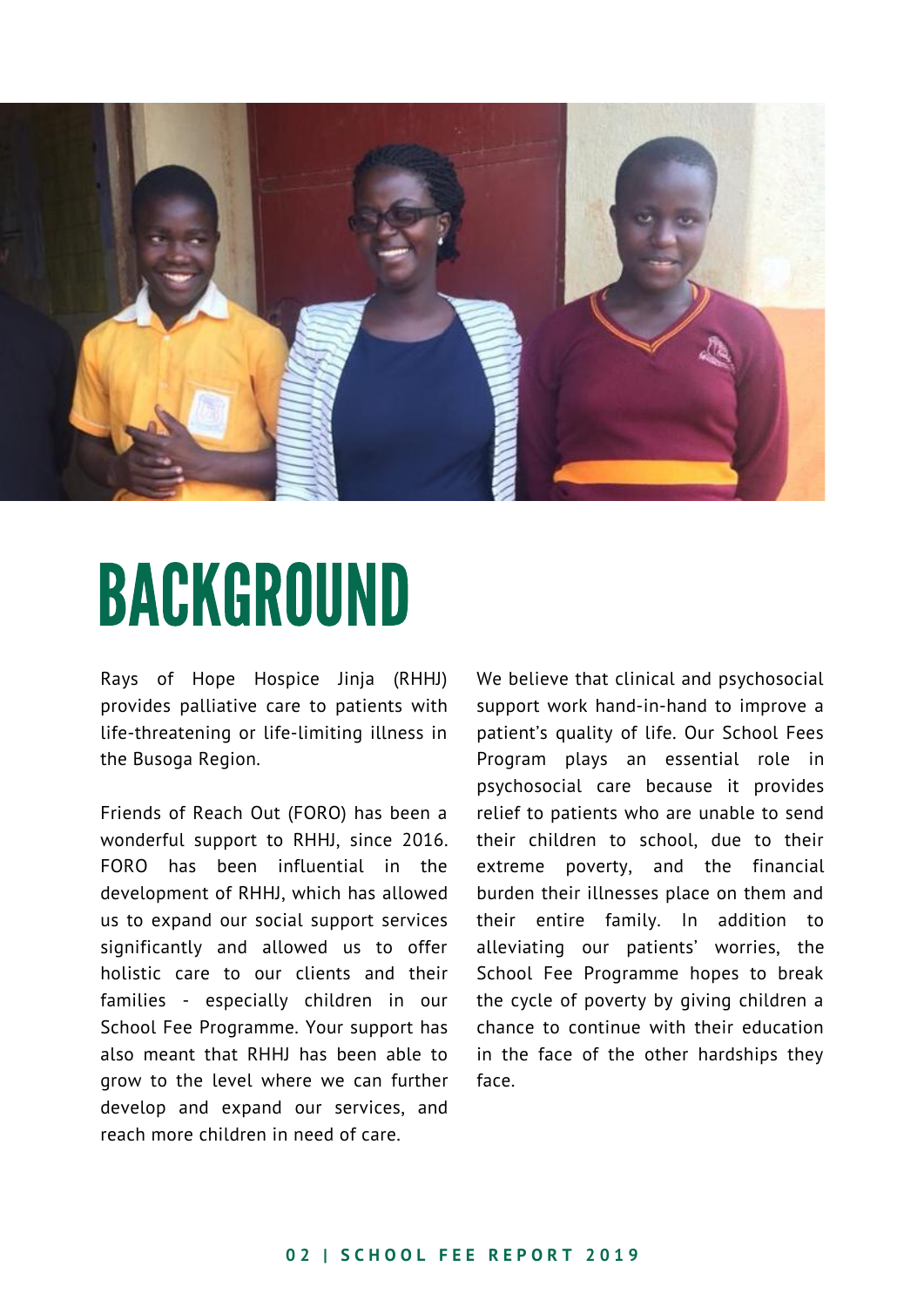## OVERVIEW OF 2019

To qualify for this programme, children must meet the following criteria:

- Parent/guardian is or was under the care of RHHJ
- Child is under the care of RHHJ

As part of the School Fee Programme, children are monitored either at their schools, or at home. We have planned, periodic checks which are meant to help keep the children in school and get good grades. During these visits, their school fees are paid, counselling is done with each child and scholastic materials are distributed to the children. Additionally, these visits ensure that the social workers from RHHJ interact equally with the children and their teachers to foster collaboration and success for the children. None of these activities would have been possible if it hadn't been for the support of FORO.

As we come to the end of 2019, RHHJ is proud to report that nine children in our programme have completed their primary levels. Some of these students, with exceptional performances will be joining secondary level and the others will join tertiary/vocational institutions. We are also helping some students, who are not doing as well in school due to the distress they face in their homes because of the illness that affects their family, to join the boarding sections of their schools to enable them to concentrate more on their academics. With the loving support from FORO, all of this will be perfectly realized.

For easy identification of all the children, the organization developed a unique child identification system. Each student has an identification number (IPN). This is very important to track and monitor the progress of each child among the many children on the school fees program.

A total of 99 children were supported in Term 1 out of the planned 112. Of those, 93 children managed to complete term one with an examination assessment. The six children who did not manage to complete their assessment had either been moved by their families to areas outside of the region, or were patients themselves and were not well enough to attend school during the first term.

In term two, 105 of the 112 planned children were supported with tuition and scholastic materials. Of the 105 supported, 104 successfully finished the term with an end of term examination assessment. The student who was unable to complete the term had lost her mother and could not sit for end of term 2 exams during the bereavement.

End of term two grading reports show an average overall mark of 53%. There was a slight improvement in the performance during term two compared to the performance in term one from 48% (see table below). This improvement means a lot, especially considering the problems these students face, like their own illness, or that of their family members, while they are trying to focus on their studies.